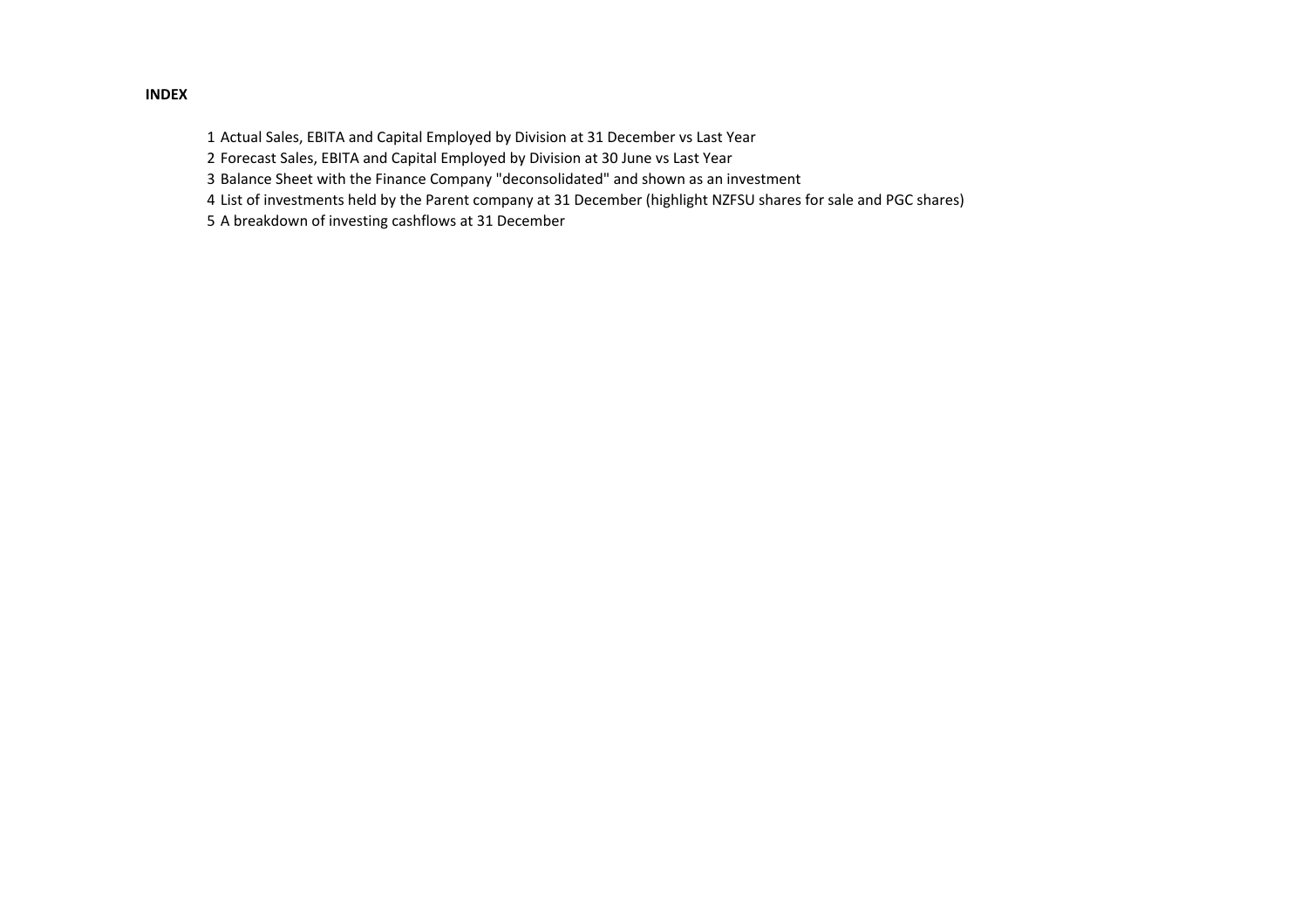|                                           |              | <b>DEC 07 ACTUAL</b> |                         |              | <b>DEC 06 ACTUAL</b> |                         |  |
|-------------------------------------------|--------------|----------------------|-------------------------|--------------|----------------------|-------------------------|--|
|                                           |              |                      | <b>Tangible Capital</b> |              |                      | <b>Tangible Capital</b> |  |
|                                           | <b>Sales</b> | <b>EBIT/NPAT</b>     | Employed*               | <b>Sales</b> | <b>EBIT/NPAT</b>     | Employed*               |  |
| <b>Rural Services</b>                     | 421,003      | 14,580               | 256,142                 | 387,766      | 12,190               | 270,739                 |  |
| <b>Financial Services**</b>               | 65,797       | 23,196               | 164,611                 | 39,542       | 8,712                | 95,144                  |  |
| Technology Services***                    | 112,103      | 10,096               | 120,446                 | 93,402       | 10,955               | 92,472                  |  |
| Corporate****                             | 1,367        | (8,582)              |                         | 2,430        | (8, 392)             | 17,700                  |  |
| NZFSU share appreciation****              | 8,967        | 8,967                | 40,352                  |              |                      | 8,967                   |  |
| Results from operating activities         | 609,236      | 48,257               | 581,551                 | 523,140      | 23,465               | 485,022                 |  |
| Interest                                  |              | (10, 583)            |                         |              | (9,405)              |                         |  |
| <b>NOPBT</b>                              |              | 37,674               |                         |              | 14,060               |                         |  |
| Taxation                                  |              | (9,880)              |                         |              | (4,522)              |                         |  |
| Capital Gains***/Merger and One Off Costs |              | 5,428                |                         |              | 10,299               |                         |  |
| Share of Associates earnings              |              | 1,362                |                         |              | 738                  |                         |  |
| <b>NPATA</b>                              | 609,236      | 34,584               |                         | 523,140      | 20,575               |                         |  |

#### **Notes**

The numbers have been prepared under IFRS. No amortisation of goodwill has arisen under IFRS.

\* Tangible Capital Employed being net assets excluding intangibles and bank debt. Financial services growth is mainly in net finance receivables and Tech services in Seeds acquisitions

\*\* Includes \$11.9 million performance fee from NZFSU contracts

\*\*\* A \$2.15m gain from Uruguay farms in 2006 has been shown as a capital gain in the figures above

\*\*\*\* Corporate/NZFSU capital consist of full NZFSU investment in 2007 and part paid initial investment and PGC shares in 2006 (now sold)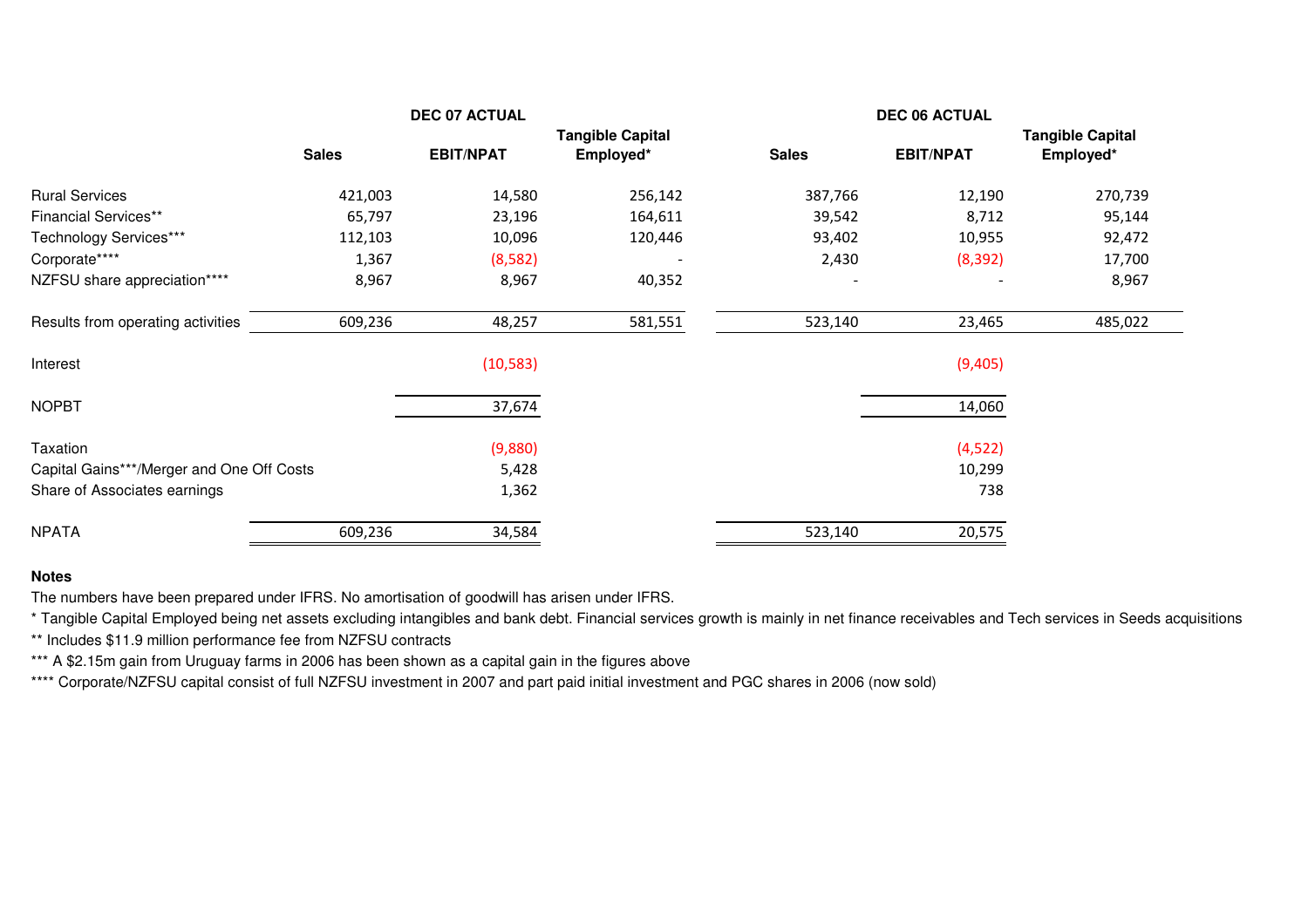### **Financial performance by Business Group**

#### **JUNE 08 FORECAST**

#### **JUNE 07 ACTUAL**

|                                          | <b>Sales</b> | <b>EBIT/NPAT</b> | <b>Sales</b> | <b>EBIT/NPAT</b> |
|------------------------------------------|--------------|------------------|--------------|------------------|
| <b>Rural Services</b>                    | 759,148      | 37,036           | 715,559      | 26,177           |
| <b>Financial Services***</b>             | 123,730      | 34,690           | 84,704       | 17,611           |
| <b>Technical Services</b>                | 280,699      | 35,383           | 230,016      | 32,801           |
| Corporate                                | 2,493        | (17,073)         | 4,813        | (13, 433)        |
| NZFSU share appreciation****             | 8,967        | 8,967            |              |                  |
| Results from operating activities        | 1,175,037    | 99,003           | 1,035,092    | 63,156           |
| Interest                                 |              | (21, 317)        |              | (18, 196)        |
| <b>NOPBT</b>                             |              | 77,686           |              | 44,960           |
| Taxation                                 |              | (22, 878)        |              | (14,001)         |
| Capital Gains**/Merger and One Off Costs |              | 4,973            |              | 9,776            |
| Share of Associates earnings             |              | 1,219            |              | 615              |
| <b>NPATA</b>                             | 1,175,037    | 61,000           | 1,035,092    | 41,350           |
| Amortisation                             |              | n/a              |              | (15, 164)        |
| <b>NPAT</b>                              |              | 61,000           |              | 26,186           |

#### **Notes**

The numbers have been prepared under IFRS, prior year accounting was under GAAP

\* Tangible Capital Employed being net assets excluding intangibles and bank debt

\*\* A \$2.15m gain from Uruguay farms in 2006 has been shown as a capital gain in the figures above

\*\*\* 2007/08 includes \$11.9m performance fee

\*\*\*\* Effect of NZFSU share revaluation of \$1.50 at 31 December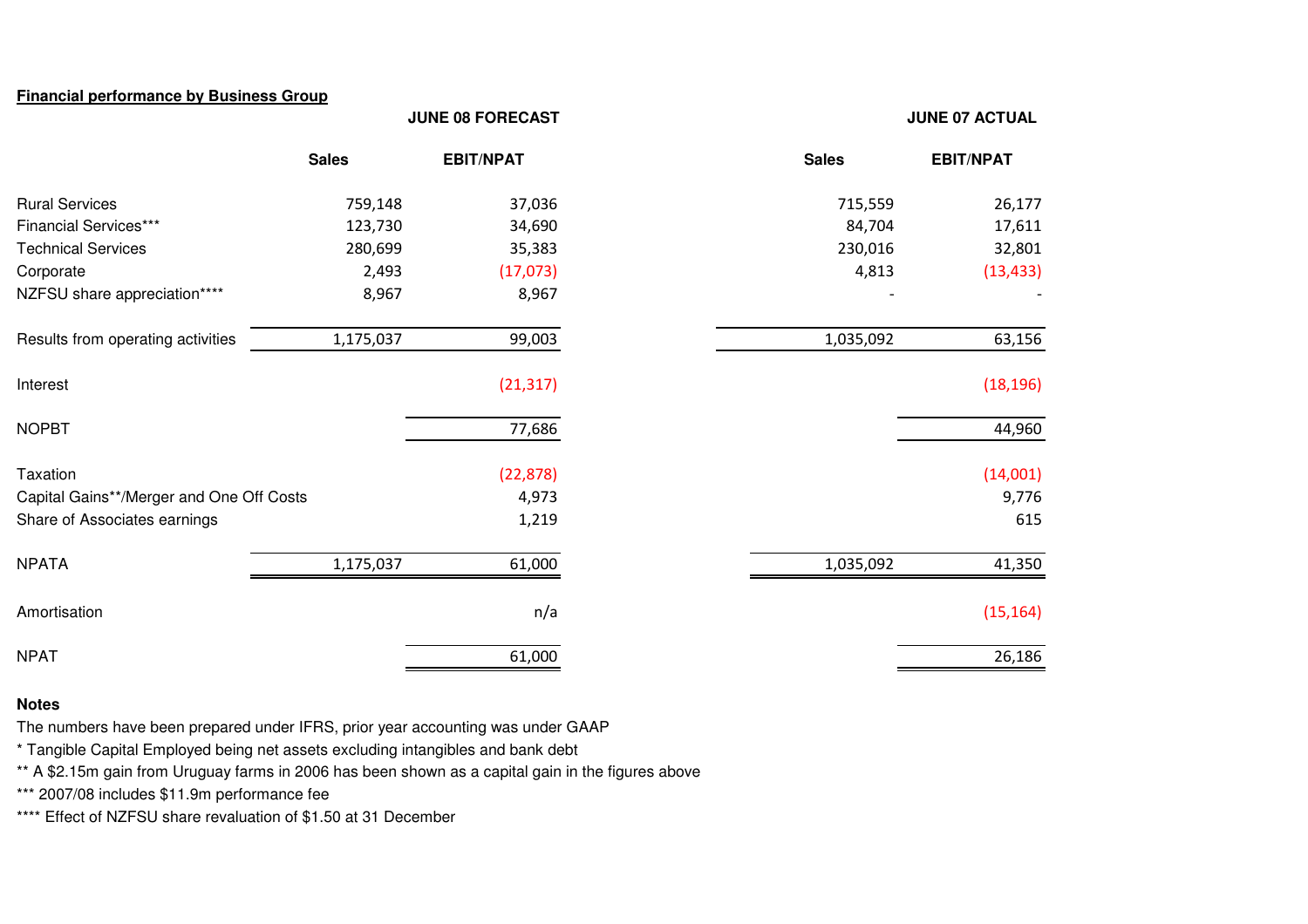## **PGG Wrightson Group (NZD) Excluding Finance**

**Balance Sheet as at December 2007**

|                                                   | actual           |
|---------------------------------------------------|------------------|
|                                                   | \$000            |
| <b>EQUITY</b>                                     |                  |
| <b>Total equity</b>                               | 444,756          |
|                                                   |                  |
| <b>LIABILITIES</b>                                |                  |
| <b>Current</b>                                    |                  |
| Cash and cash equivalents                         | 335,863          |
| Trade creditors and other                         | 159,261          |
| Provisions                                        | 14,176           |
| <b>Total current</b>                              | 509,300          |
|                                                   |                  |
| <b>Non-current</b>                                |                  |
| <b>Finance liabilities</b>                        | 2,818            |
| Derivative financial instruments                  | 1,005            |
| Total non-current                                 | 3,823            |
|                                                   |                  |
| <b>Total liabilities</b>                          | 513,123          |
| <b>Total liabilities and equity</b>               | 957,879          |
| <b>ASSETS</b>                                     |                  |
| <b>Current</b>                                    |                  |
| Derivative financial instruments                  |                  |
| Inventories                                       | 1,163<br>154,211 |
|                                                   |                  |
| <b>Biological assets</b>                          | 3,997            |
| Properties held for sale<br>Income tax receivable | 7,200            |
| Trade debtors and other                           | 8,964            |
|                                                   | 286,505          |
| <b>Total current</b>                              | 462,040          |
| Non-current                                       |                  |
| Derivative financial instruments                  | 1,728            |
| Employee benefits                                 | 2,953            |
| Goodwill                                          | 307,953          |
| Property, plant and equipment                     | 74,013           |
| Intangibles                                       | 1,102            |
| Investments in equity accounted investees         | 3,208            |
| Other investments                                 | 101,432          |
| Deferred tax                                      | 3,450            |
| Total non-current                                 | 495,839          |
|                                                   |                  |
| <b>Total assets</b>                               | 957,879          |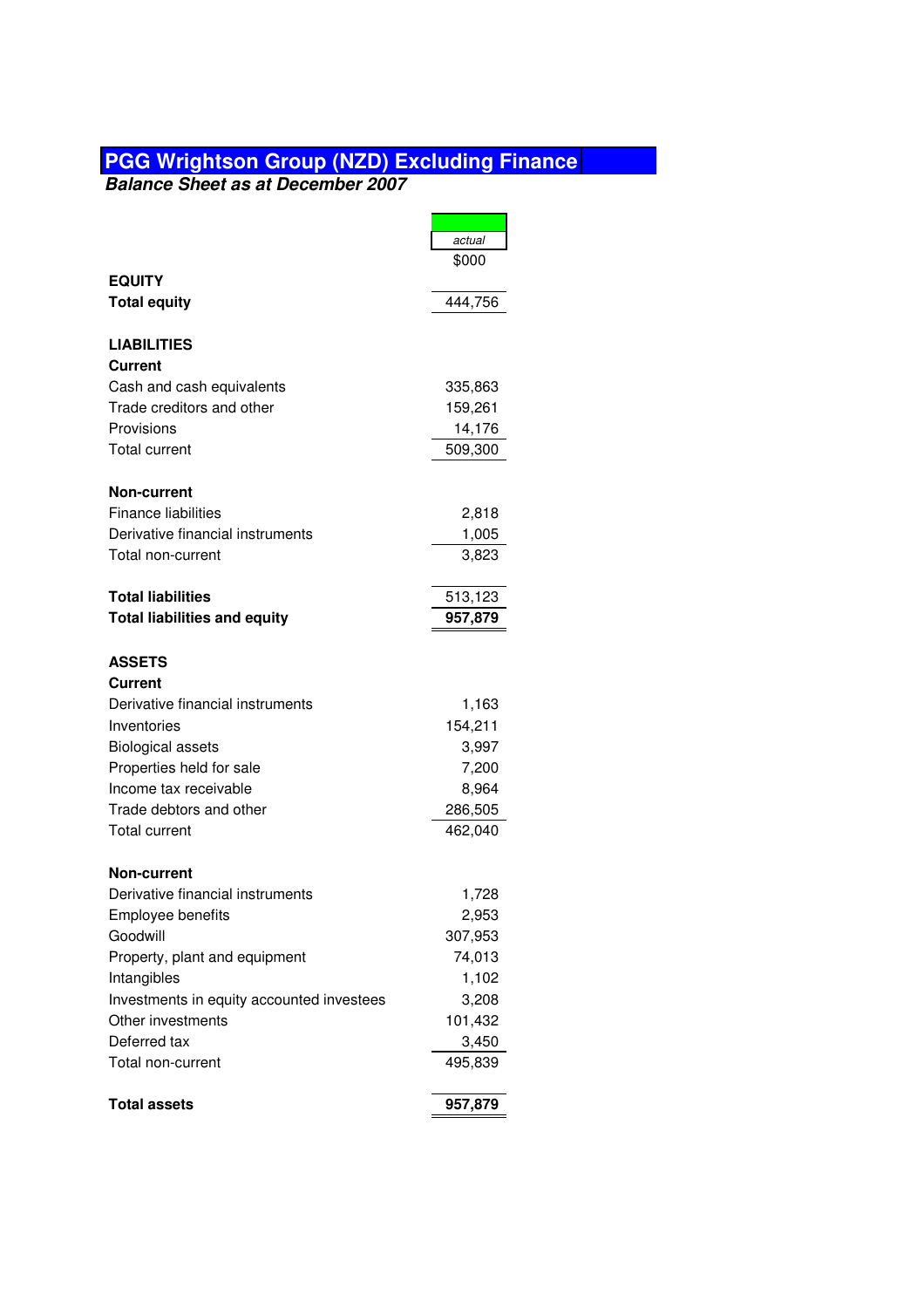Shares in Other Companies - held by Parent

| Operating investments (saleyards, argentine seeds company, NZ Merino etc) | 3,670,938.00  |              |  |
|---------------------------------------------------------------------------|---------------|--------------|--|
| PGC Investment (4.4m shares)                                              |               |              |  |
| <b>NZFSU Investment (Cash)</b>                                            |               |              |  |
| NZFSU initial investment of 17.9m shares                                  | 17,934,177.00 |              |  |
| NZFSU rights Issue of 9.0m shares                                         | 13,450,632.00 |              |  |
| Fair value of NZFSU shares to \$1.50                                      | 8,967,088.50  |              |  |
|                                                                           |               | 40,351,898   |  |
| <b>Shares in Other Companies - held by PGGWIL</b>                         |               |              |  |
| <b>BioPacific Investments</b>                                             |               | 7,202,350.00 |  |
|                                                                           |               | 7,202,350.00 |  |
| <b>Loans to Associates</b>                                                |               | 811,367.00   |  |
|                                                                           |               |              |  |

52,036,553